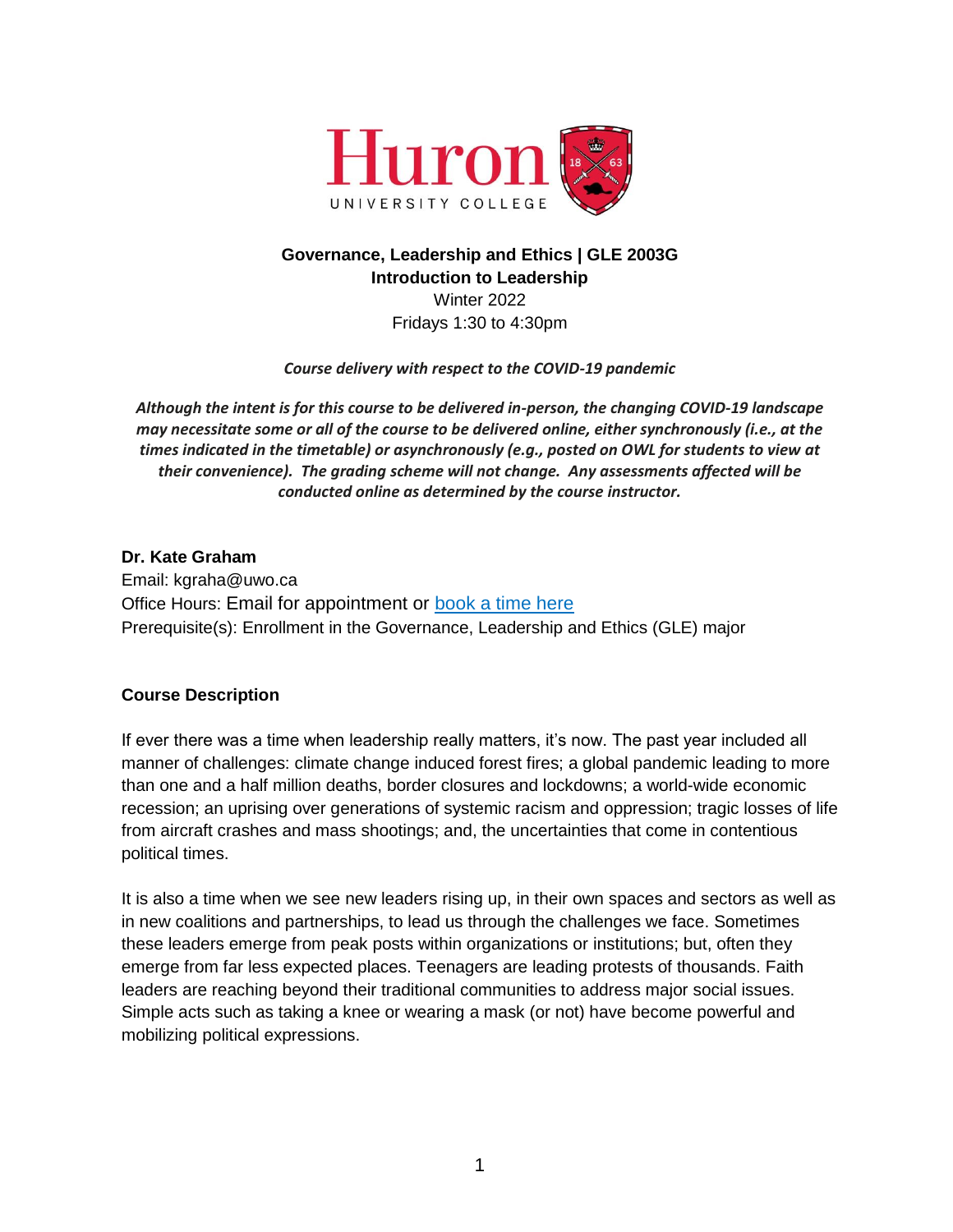What forces and factors are shaping the current context for leadership? Who are the voices that we are not hearing, but need to be? Are the tasks of leadership today common across sectors, or is there variation in the skills and knowledge needed? What does it mean to be an effective leader – or, a *leader with heart* – during extraordinary times or when faced with unprecedented challenges?

If you find yourself with more questions than answers when thinking about leadership in the 2021 context and an appetite to explore these questions – well, this course is for you. **Course Objectives**

At the end of this course, students will be able to:

- Identify, classify, compare, critically integrate, and generalize using theories, research methods, and core ideas related to the nature and styles of leadership;
- Integrate knowledge and develop critical understanding of the connections and interplay between governance and leadership;
- Demonstrate critical awareness of and commitment to the public good and ethical decision making, including transparency and accountability;
- Develop self-awareness about their own leadership styles and interests; and
- Understand and critically analyze the new and emerging paradigm of leadership.

## **Evaluation**

- **Class Participation (20%)**  students are expected to attend and actively participate in all class discussions and activities. The evaluation will be evaluated based on in-class contributions during lectures and guest speaker events, as well as in the small group and individual activities. Marks will be provided at the mid-point and conclusion of the course.
- **Your Leadership Strengths – An Introspective Journal (15%)**  students will take an online assessment aimed to identify their strengths as a leader. This assessment generates a unique report for each student based on their responses. Students will use this as the basis for writing a 1500-word (maximum) introspective journal about their own strengths and weaknesses as a leader. Students are encouraged to also draw upon their own leadership experiences – including perceived successes and failures – in this journal. More details will be provided in class on Week 2. Journal submissions are due by 12pm on Friday, February 4, 2022 on OWL.
- **Leader Profile Essay (20%)**  students will identify one leader (definition to be discussed in class) who has taken on new or changed leadership duties during the various crises of the past two years. Students will record interviews with these leaders (via Zoom) and submit a 2000-word essay following their interview. This essay should include descriptive content to profile the leader selected (who is this leader? What is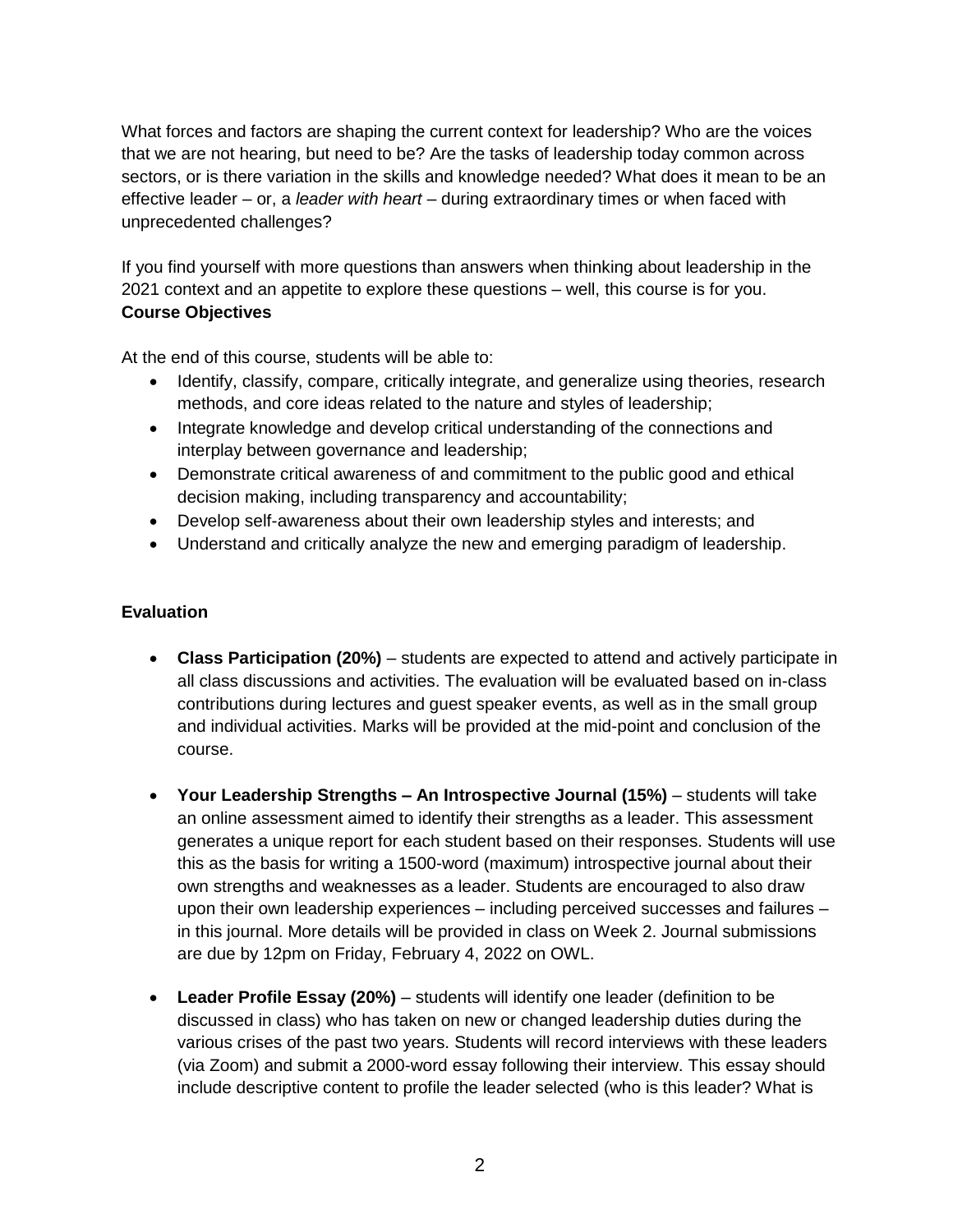their role, and how did it change during crisis?) as well as analytical content drawing on the major theories covered in the course. Students are encouraged to critically examine what can be learned about leadership – as a process, and as an idea – from this leader. More details will be provided in class on Week 3. The Leader Profiles are due and should be submitted by 12pm on Friday, February 25, 2022 on OWL. Students are to submit both their paper and a transcript of the Zoom interview recorded.

- **Leader Profiles – Group Presentations (15%)**  in Week 8, students will be placed into small groups to discuss the findings of their Leader Profile interviews, A set of questions will be posed in class. Students will present as small groups on themes emerging from their interviews in class on Week 10 (Friday, March 25, 2022) and Week 11 (Friday, April 1, 2022). All presentation materials should be uploaded on OWL by 12pm on the date of the presentation.
- **Final Exam (30%)**  students will write a final exam covering the contents of the course, including all readings, class discussions and guest speaker conversations. The exam will include multiple choice, short answer and long answer essay questions. More details will be provided in class.

## **Readings**

There is no single textbook for this course; instead, students are expected to engage with an eclectic array of materials including academic journals, media reports, podcasts and videos. All readings are posted in the schedule below, and when possible will be made available in OWL. Weekly readings may change or be added, as events develop (eg. relevant media articles about current events will be added throughout the course).

# **A Note on Course Content**

This course is intended to help students develop their own understanding of leadership; and, more importantly, to develop as leaders themselves. In other words, this course is designed to be useful to you as students. If there is something you don't see in this outline (a topic you think should be covered, a conversation we should be having, a voice we need to hear, etc.), please raise this and we can (and will) adapt accordingly.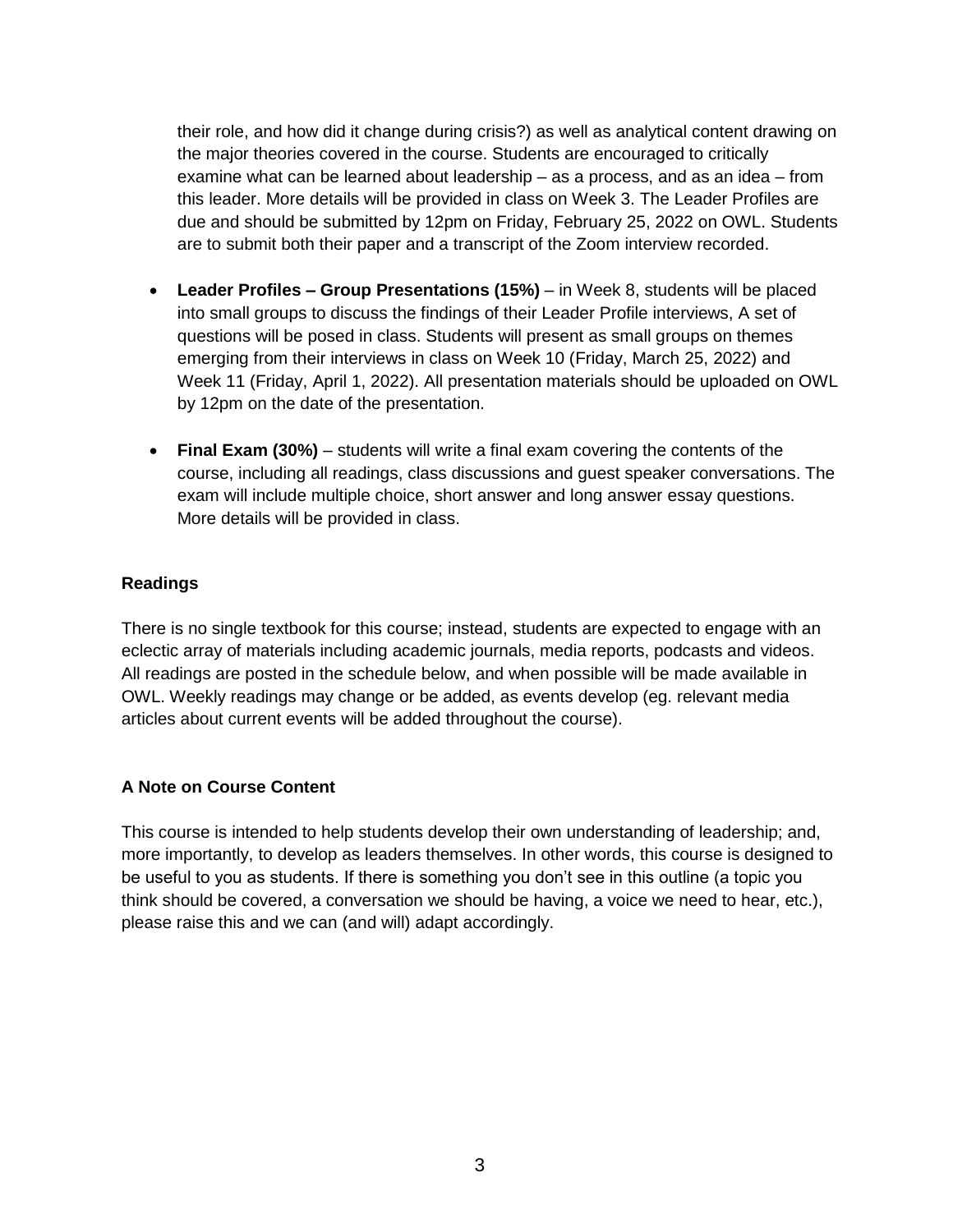# **Class Schedule**

| Class #1                                    | <b>TOPIC: INTRODUCTION TO LEADERSHIP</b>                                                                                                                                                                                                                                                          |
|---------------------------------------------|---------------------------------------------------------------------------------------------------------------------------------------------------------------------------------------------------------------------------------------------------------------------------------------------------|
| Friday, January 14, 2022<br>@ 1:30 - 4:30pm | 1. Welcome & introductions<br>2. Course overview<br>3. Leadership: big ideas, definitions and debates<br>a. What is leadership?<br>b. Historical evolution of the idea of leadership<br>c. Power vs authority vs influence<br>d. Definitions and frames<br>e. Contemporary debates                |
|                                             | <b>Readings:</b><br>1. Watch Roselinde Torres' TED Talk, "What it takes to be<br>a great leader"<br>2. Review course outline carefully and familiarize yourself<br>with the OWL site. Any questions or issues accessing<br>the materials? Contact kgraha@uwo.ca                                   |
| Class #2                                    | <b>TOPIC: THEORIES OF LEADERSHIP</b>                                                                                                                                                                                                                                                              |
| Friday, January 21, 2022<br>@ 1:30 - 4:30pm | 1. Theoretical approaches:<br>Leadership as traits and skills<br>$\circ$<br>Leadership as behaviors<br>$\circ$<br>Leaderships and followership<br>$\circ$<br>Leadership as a process or<br>$\circ$<br>2. Discussion and instructions for Leadership Strengths<br>(15% of course grade) assignment |
|                                             | <b>Readings:</b><br>1. Van Wart, M. (2013). "Lessons from leadership theory<br>and the contemporary challenges of leaders." Public<br>Administration Review, 73(4), 553-565. [Available on<br><b>OWLI</b>                                                                                         |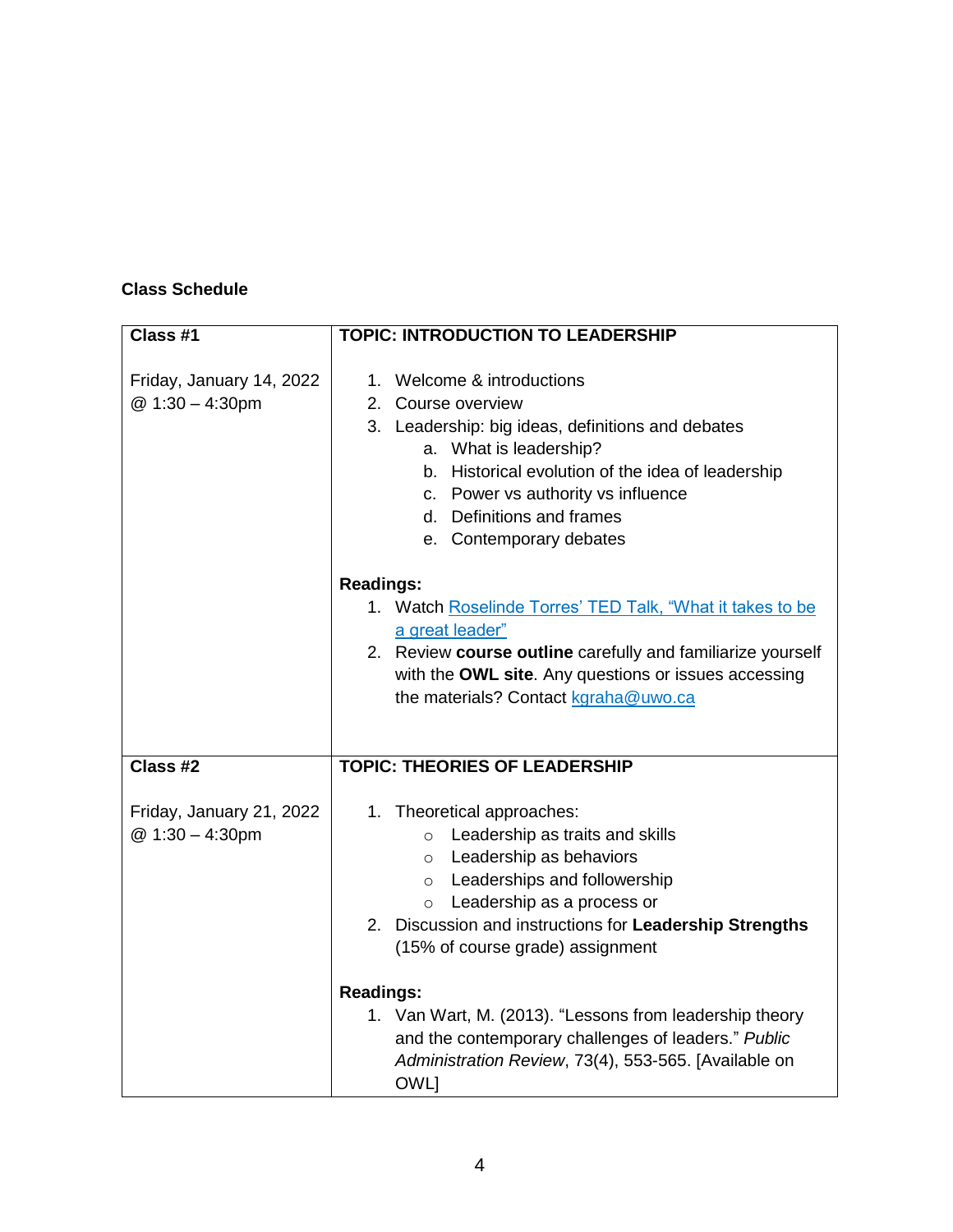|                                             | 2. Dinh, J. E., Lord, R. G., Gardner, W. L., Meuser, J. D.,<br>Liden, R. C., & Hu, J. (2014). "Leadership theory and<br>research in the new millennium: Current theoretical<br>trends and changing perspectives." The Leadership<br>Quarterly, 25(1), 36-62. [Available on OWL]                                           |
|---------------------------------------------|---------------------------------------------------------------------------------------------------------------------------------------------------------------------------------------------------------------------------------------------------------------------------------------------------------------------------|
| Class #3                                    | <b>TOPIC: LEADING FROM THE TOP</b>                                                                                                                                                                                                                                                                                        |
| Friday, January 28, 2022<br>@ 1:30 - 4:30pm | 1. Overview of organizational leadership<br>2. Issues in organizational leadership<br>3. Leadership vs. management<br>4. Overview of Leader Profile essay assignment (25%) -<br>including research ethics requirements for conducting<br>primary research                                                                 |
|                                             | <b>Readings:</b><br>1. Botelho, E. L., K. Powell, S. Kincaid, and D. Wang<br>(2017). "What sets successful CEOs apart." Harvard<br><b>Business Review. [Available online]</b><br>2. Dewar, C., M. Hirt and S. Keller (2019). "The mindsets<br>and practices of excellent CEOs." McKinsey & Company.<br>[Available on OWL] |
|                                             | <b>Reminders:</b><br>1. Leadership Strengths (15% of course grade)<br>assignment due next week                                                                                                                                                                                                                            |
| Class #4                                    | <b>TOPIC: LEADING FROM THE OUTSIDE</b>                                                                                                                                                                                                                                                                                    |
| Friday, February 4, 2022<br>@ 1:30 - 4:30pm | 1. Politics, advocacy and activism<br>2. Pressure groups<br>Overview of Leader Profile essay assignment (25%) -<br>3.<br>including research ethics requirements for conducting<br>primary research                                                                                                                        |
|                                             | <b>Readings:</b><br>1. Watch video of Stacey Abrams talking about her book,<br>Leading from the Outside in this 2019 interview (43 min)<br>[Available online]                                                                                                                                                             |
|                                             | <b>Reminders:</b><br>1. Leadership Strengths (15%) assignment due by 12pm                                                                                                                                                                                                                                                 |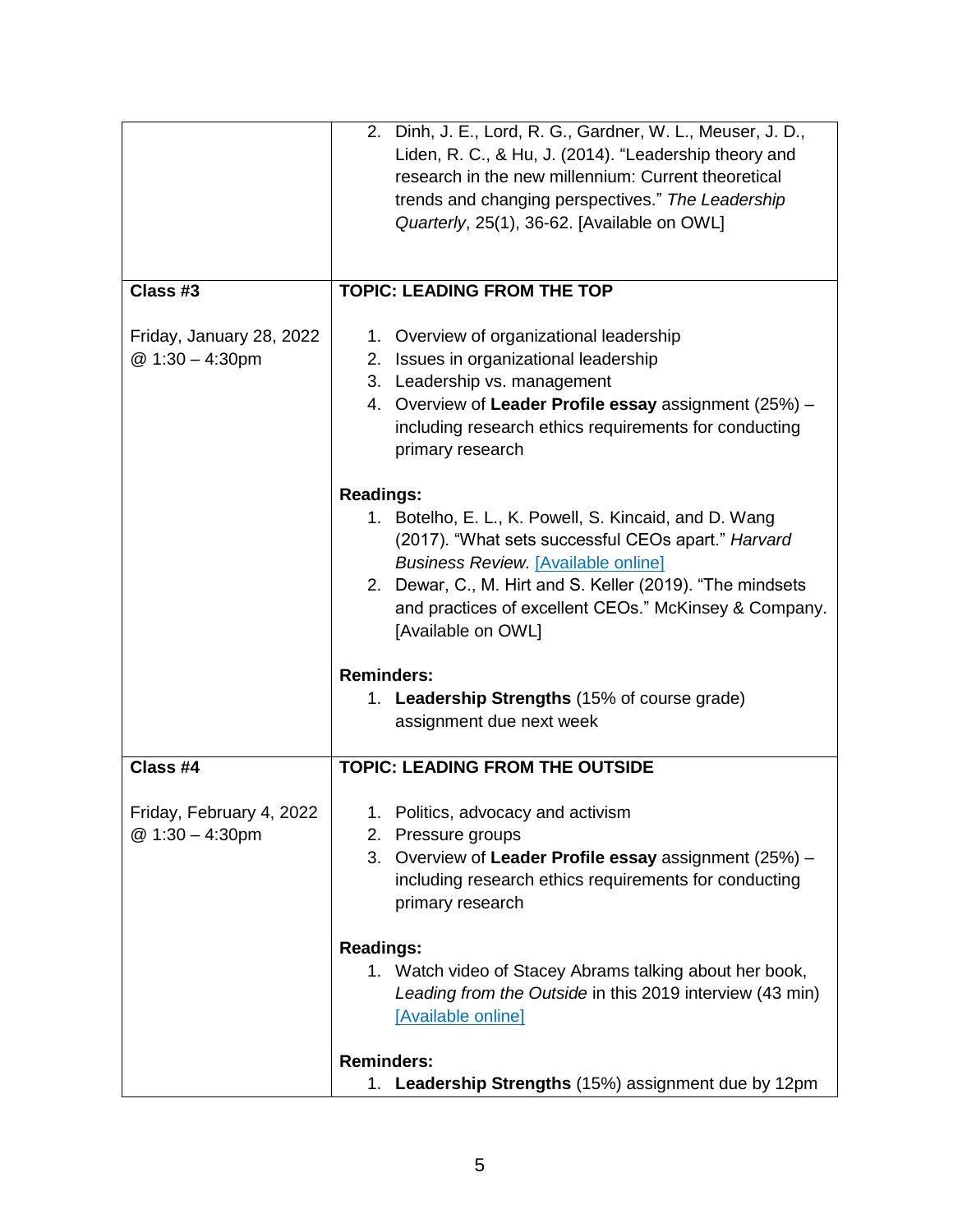| Class #5                                     | <b>TOPIC: LEADING THROUGH POLICY</b>                                                                             |
|----------------------------------------------|------------------------------------------------------------------------------------------------------------------|
| Friday, February 11,                         | <b>GUEST SPEAKER EVENT - 1-2pm in Huron Theatre</b>                                                              |
| 2022 @ 1:30 - 4:30pm                         | (Joint event with other GLE2003 section taught by Dr. Irwin)                                                     |
|                                              | Topic: Leading With Ideas (speakers TBC)                                                                         |
|                                              | LECTURE - 2-4pm in classroom                                                                                     |
|                                              | 1. Welcome & introductions                                                                                       |
|                                              | 2. Course overview                                                                                               |
|                                              | 3. Leadership: Big ideas, definitions and debates                                                                |
|                                              | a. What is leadership?                                                                                           |
|                                              | b. Historical evolution of the idea of leadership                                                                |
|                                              | c. Power and authority                                                                                           |
|                                              | d. Definitions and frames                                                                                        |
|                                              | e. Contemporary debates                                                                                          |
|                                              | <b>Readings:</b>                                                                                                 |
|                                              | 2. Bios / videos about each speaker (see OWL)                                                                    |
|                                              | 3. Watch video of Stacey Abrams talking about her book,                                                          |
|                                              | Leading from the Outside in this 2019 interview (43 min)                                                         |
|                                              | [Available online]                                                                                               |
|                                              |                                                                                                                  |
|                                              | <b>Reminders:</b>                                                                                                |
|                                              | 4. Make sure you have connected with the person you are<br>featuring for your Leader Profile essay assignment by |
|                                              | now!                                                                                                             |
|                                              | 5. First term participation marks (10%) given                                                                    |
| Class #6                                     | <b>TOPIC: LEADERSHIP COMMUNICATIONS</b>                                                                          |
|                                              |                                                                                                                  |
| Friday, February 18,<br>2022 @ 1:30 - 4:30pm | <b>Communication process</b><br>1.<br>2. Effective communication                                                 |
|                                              | 3. Communication barriers                                                                                        |
|                                              | 4. Ethical communication                                                                                         |
|                                              |                                                                                                                  |
|                                              | <b>Readings:</b>                                                                                                 |
|                                              | 1. Fairhurst, G. T., & Connaughton, S. L. (2014).                                                                |
|                                              | "Leadership: A communicative perspective." I, 10(1), 7-                                                          |
|                                              | 35. [Available on OWL]                                                                                           |
|                                              | 2. Watch Simon Sinek's 2009 Ted Talk, "How Great                                                                 |
|                                              | Leaders Inspire Action" - available online                                                                       |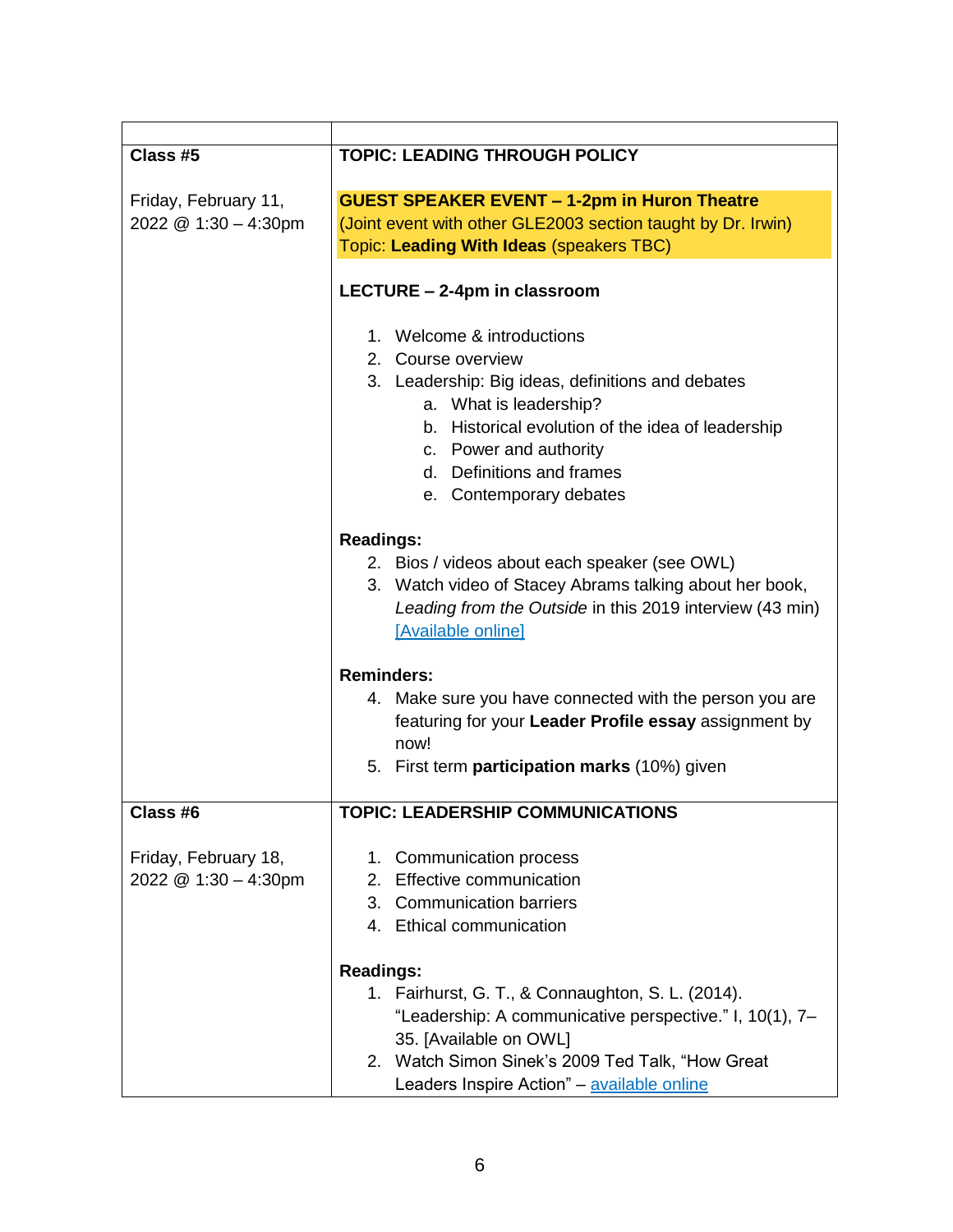|                                                         | <b>Reminders:</b><br>1. Leader Profile essay assignment due next week<br>1. First term participation marks (10%) given                                                                                                                                     |
|---------------------------------------------------------|------------------------------------------------------------------------------------------------------------------------------------------------------------------------------------------------------------------------------------------------------------|
| Reading Week - February 21-25, 2022                     |                                                                                                                                                                                                                                                            |
| Class #7<br>Friday, March 4, 2022 @<br>$1:30 - 4:30$ pm | <b>TOPIC: LEADING THROUGH CRISIS &amp; FAILURE</b><br>The policy process<br>1.<br>2. Leadership roles in policy innovation<br>3. Multilevel governance<br>4. Contemporary examples: policy leadership in London,<br>Ontario and Canada<br><b>Readings:</b> |
|                                                         | 1. Hamlin, A., & Jennings, C. (2007). Leadership and<br>conflict. Journal of Economic Behavior and Organization,<br>64(1), 49-68. [Available on OWL]<br>2. Watch Kwame Christian's 2017 TED Talk, "Finding<br>Confidence in Conflict" - available online   |
| Class #8                                                | <b>TOPIC: THE EXPERIENCES OF LEADERS</b>                                                                                                                                                                                                                   |
| Friday, March 11, 2022<br>@ 1:30 - 4:30pm               | <b>GUEST SPEAKER EVENT - 1-2pm in Huron Theatre</b><br>(Joint event with other GLE2003 section taught by Dr. Irwin)<br>Topic: Leading with People (speakers TBC)                                                                                           |
|                                                         | LECTURE - 2-4pm in classroom                                                                                                                                                                                                                               |
|                                                         | 1. Workshop time – forming small groups to discuss<br>Leader Profile findings and essays, and begin working on<br>presentations for Week 10 and 11. More details will be<br>provided in class.                                                             |
|                                                         | <b>Readings:</b>                                                                                                                                                                                                                                           |
|                                                         | 1. Bios / videos about each speaker (see OWL)<br>2. Come prepared to speak about the main points from your<br>Leader Profile interview and assignment                                                                                                      |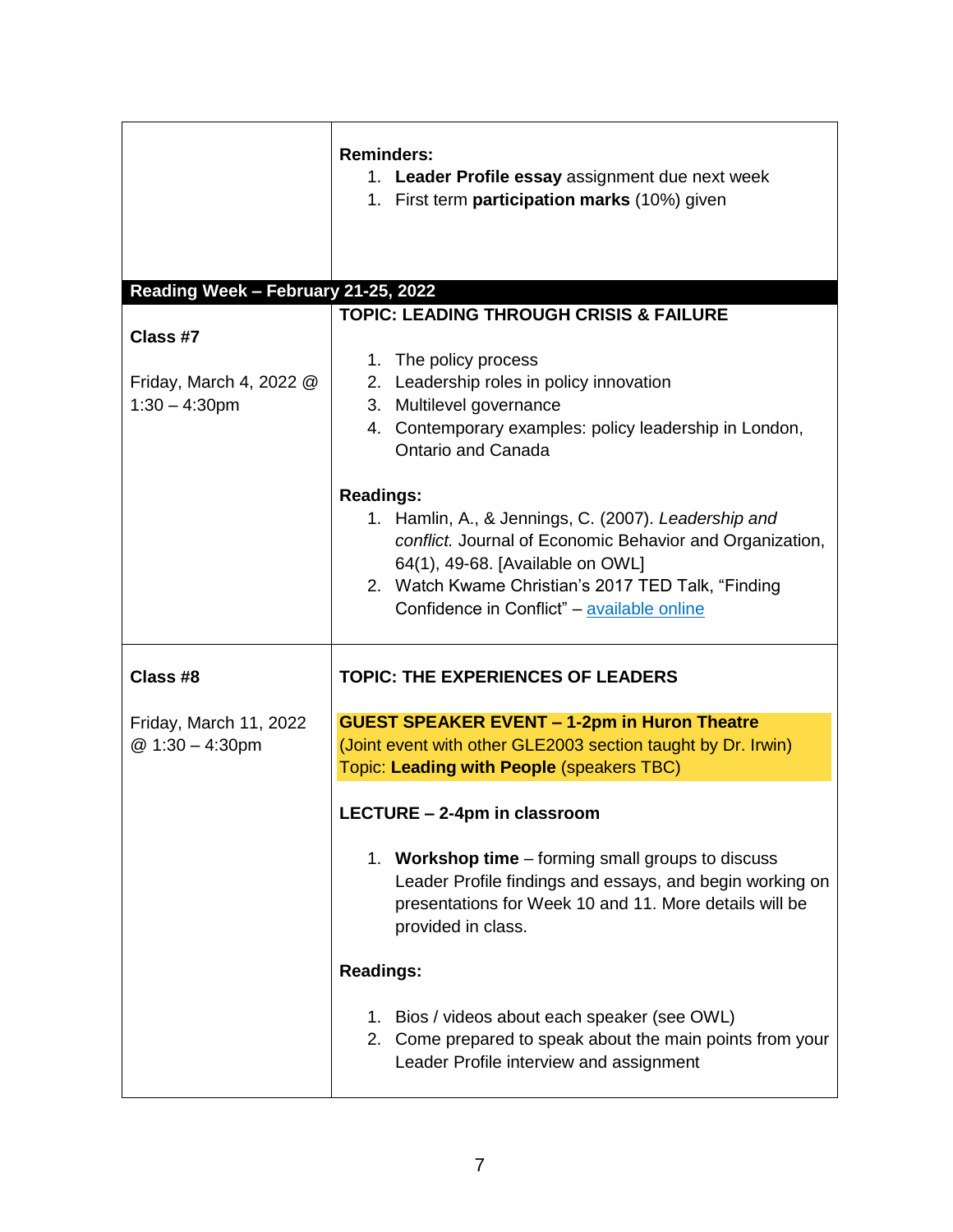| Class #9                                                 | <b>TOPIC: LEADERSHIP &amp; DIVERSITY</b><br>Lecture (1st Half)                                                                                                                                                                                                                                                                                                                          |
|----------------------------------------------------------|-----------------------------------------------------------------------------------------------------------------------------------------------------------------------------------------------------------------------------------------------------------------------------------------------------------------------------------------------------------------------------------------|
| Friday, March 18, 2022<br>@ 1:30 - 4:30pm                | Introduction to Equity, Diversity and Inclusion<br>1.<br>2. Gender and leadership<br>3. Why it matters and what we can do about it                                                                                                                                                                                                                                                      |
|                                                          | <b>Readings:</b><br>4. Dickson, M. W., Castaño, N., Magomaeva, A., & Den<br>Hartog, D. N. (2012). Conceptualizing leadership across<br>cultures. Journal of World Business, 47(4), 483-492.<br>[Available on OWL]<br>5. MacDougal, A. J. Varley and J. Jeffrey (2020). "Diversity<br>Disclosure Practices: Diversity and leadership at<br>Canadian public companies. [Available on OWL] |
|                                                          | <b>Reminders:</b><br>6. Essay Assignment (30%) due in two weeks                                                                                                                                                                                                                                                                                                                         |
|                                                          | <b>TOPIC: THE EXPERIENCES OF LEADERS</b>                                                                                                                                                                                                                                                                                                                                                |
| Class #10<br>Friday, March 25, 2022<br>@ 1:30 - 4:30pm   | 1. Small Group Presentations - First Half of Groups                                                                                                                                                                                                                                                                                                                                     |
|                                                          | <b>Readings:</b><br>1. None $\odot$                                                                                                                                                                                                                                                                                                                                                     |
|                                                          | <b>Reminders:</b><br>1. Groups presenting should submit all materials on OWL<br>by 12pm before your presentation                                                                                                                                                                                                                                                                        |
|                                                          | <b>TOPIC: THE EXPERIENCES OF LEADERS</b>                                                                                                                                                                                                                                                                                                                                                |
| Class #11<br>Friday, April 1, 2022 @<br>$1:30 - 4:30$ pm | 1. Small Group Presentations - Second Half of Groups                                                                                                                                                                                                                                                                                                                                    |
|                                                          | <b>Readings:</b><br>2. None $\odot$                                                                                                                                                                                                                                                                                                                                                     |
|                                                          | <b>Reminders:</b><br>1. Groups presenting should submit all materials on OWL<br>by 12pm before your presentation                                                                                                                                                                                                                                                                        |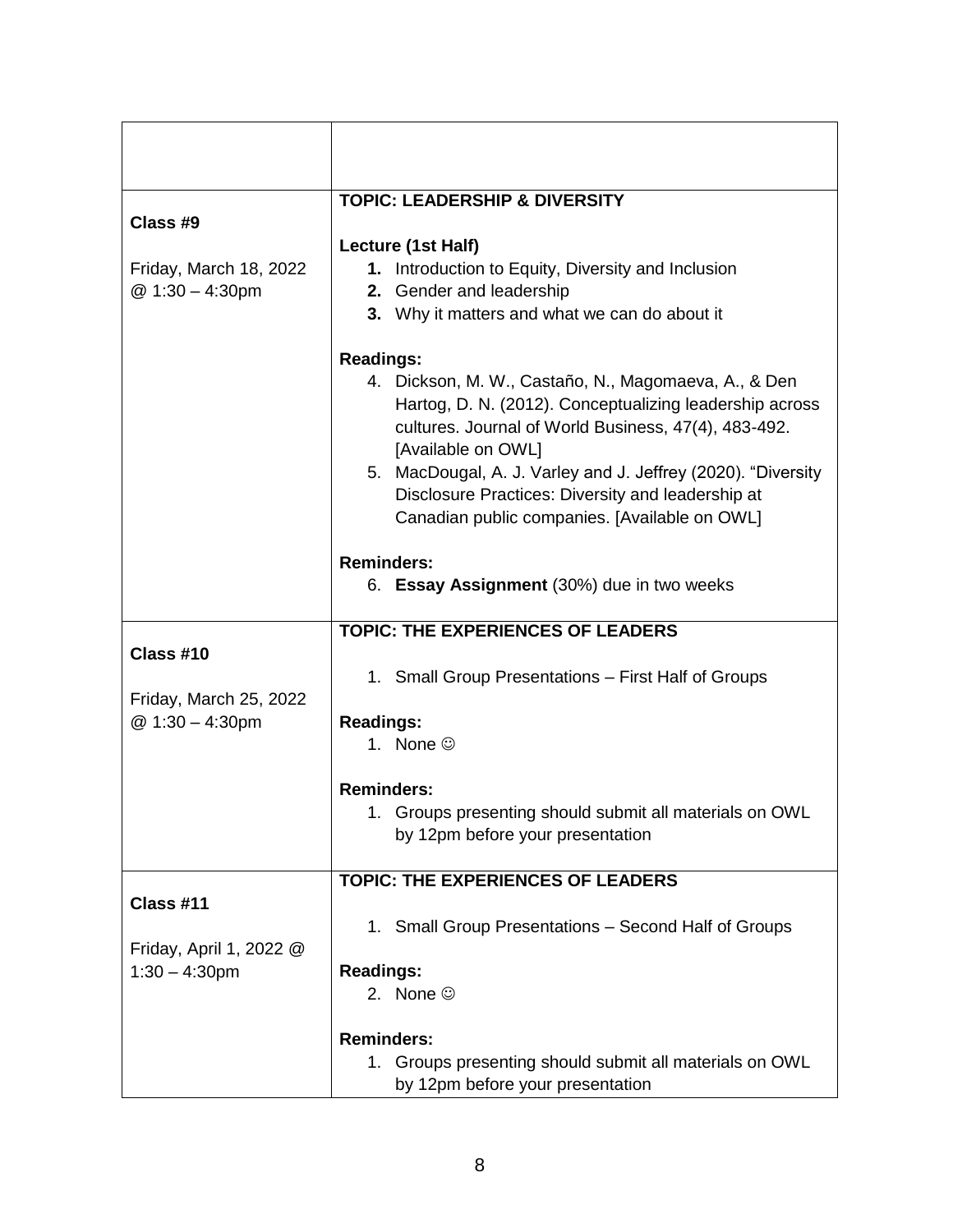| Class #12               | <b>TOPIC: LEADERS WITH HEART</b>                                                                                                |
|-------------------------|---------------------------------------------------------------------------------------------------------------------------------|
|                         | <b>GUEST SPEAKER EVENT - 1-2pm in Huron Theatre</b>                                                                             |
| Friday, April 8, 2022 @ | (Joint event with other GLE2003 section taught by Dr. Irwin)                                                                    |
| $1:30 - 4:30$ pm        | Topic: Leading with Hearth (speakers TBC)                                                                                       |
|                         | LECTURE - 2-4pm in classroom<br><b>Course Wrap Up</b><br>1. Summary of main points of the course<br>2. Closing class discussion |
|                         | 3. Final questions about exams                                                                                                  |
|                         | <b>Readings:</b>                                                                                                                |
|                         | 1. Bios / videos about each speaker (see OWL)                                                                                   |
|                         | <b>Reminders:</b><br><b>Final exam</b> (25%) coming up $-$ date TBD                                                             |

# **ADDITIONAL NOTES**

### **Prerequisites**

Students are responsible for ensuring that they have successfully completed all course prerequisites. If you do not have the prerequisites for this course, and you do not have written special permission from your Dean to enroll in this course, you will be removed from this course and it will be deleted from your record. This decision may not be appealed. You will receive no adjustment to your fees in the event that you are dropped from a course for failing to have the necessary prerequisites.

### **Late Penalties**

Assignments submitted after the stated due date, without approval at least two days prior to the due date, will be deducted 5% per day for up to 10 days at which time the assignment will receive a grade of zero.

### **Plagiarism**

Plagiarism is an academic offense and will be treated as such. Students who are in doubt as to the nature of this offence should consult their instructor, Department Chair, or Dean's Office, as well as the Huron University College Statement on Plagiarism, available at the Reference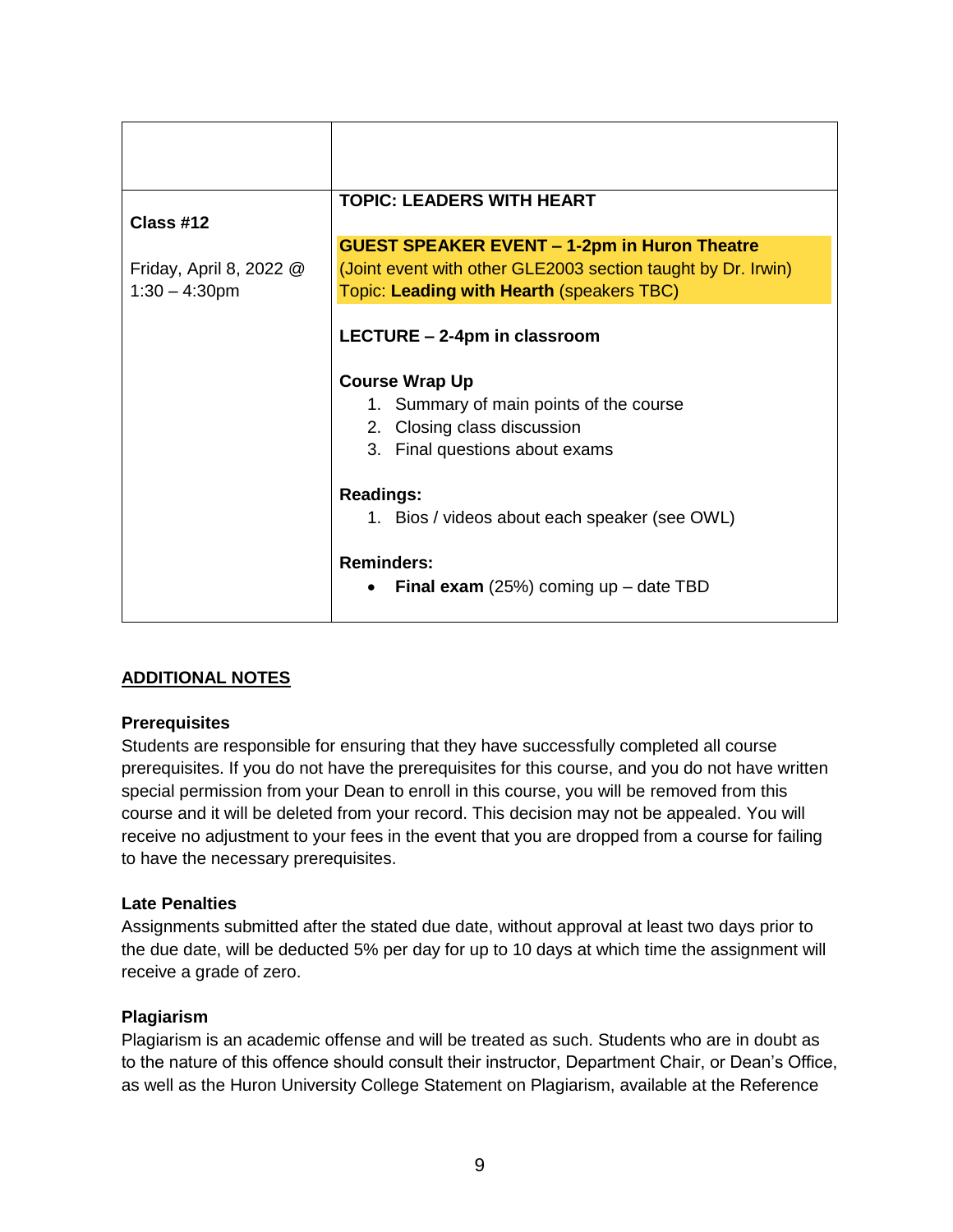Desk in the Huron University College Library and at www.huronuc.on.ca. In addition, students may seek guidance from a variety of current style manuals available at the Reference Desk in the Huron University College Library. Information about these resources can be found at [www.huronuc.on.ca/library&computing~styleguides.](http://www.huronuc.on.ca/library&computing~styleguides) Plagiarism detection software may be used in this course. Students may be required to submit their work in electronic form.



# **Appendix to Course Outlines: Academic Policies & Regulations 2021 - 2022**

### **Mandatory Use of Masks in Classrooms**

Students will be expected to wear triple layer non-medical masks at all times in the classroom as per Huron policy and public health directives. Students are now permitted to drink water in class by lifting and replacing the mask each time a drink is taken. Students will be able to eat and drink outside of the classroom during scheduled breaks.

Students unwilling to wear a mask as stipulated by Huron policy and public health directives will be referred to the Dean's Office, and such actions will be considered a violation of the Huron Student Code of Conduct.

#### **Pandemic Contingency**

In the event of a COVID-19 resurgence during the course that necessitates the course delivery moving away from face-to-face interaction, all remaining course content will be delivered entirely online, typically using a combination of synchronous instruction (i.e., at the times indicated in the timetable) and asynchronous material (e.g., posted on OWL for students to view at their convenience). Any remaining assessments will also be conducted online at the discretion of the course instructor. In the unlikely event that changes to the grading scheme are necessary, these changes will be clearly communicated as soon as possible.

#### **Student Code of Conduct**

Membership in the community of Huron University College and Western University implies acceptance by every student of the principle of respect for the rights, responsibilities, dignity and well-being of others and a readiness to support an environment conducive to the intellectual and personal growth of all who study, work and live within it. Upon registration, students assume the responsibilities that such registration entails. While in the physical or online classroom, students are expected to behave in a manner that supports the learning environment of others. Please review the Student Code of Conduct at: [https://huronatwestern.ca/sites/default/files/Res%20Life/Student%20Code%20of%20Conduct%20-](https://huronatwestern.ca/sites/default/files/Res%20Life/Student%20Code%20of%20Conduct%20-%20Revised%20September%202019.pdf) [%20Revised%20September%202019.pdf.](https://huronatwestern.ca/sites/default/files/Res%20Life/Student%20Code%20of%20Conduct%20-%20Revised%20September%202019.pdf)

#### **Prerequisite and Antirequisite Information**

Students are responsible for ensuring that they have successfully completed all course prerequisites and that they have not completed any course antirequisites. Unless you have either the requisites for this course or written special permission from your Dean to enroll in it, you may be removed from this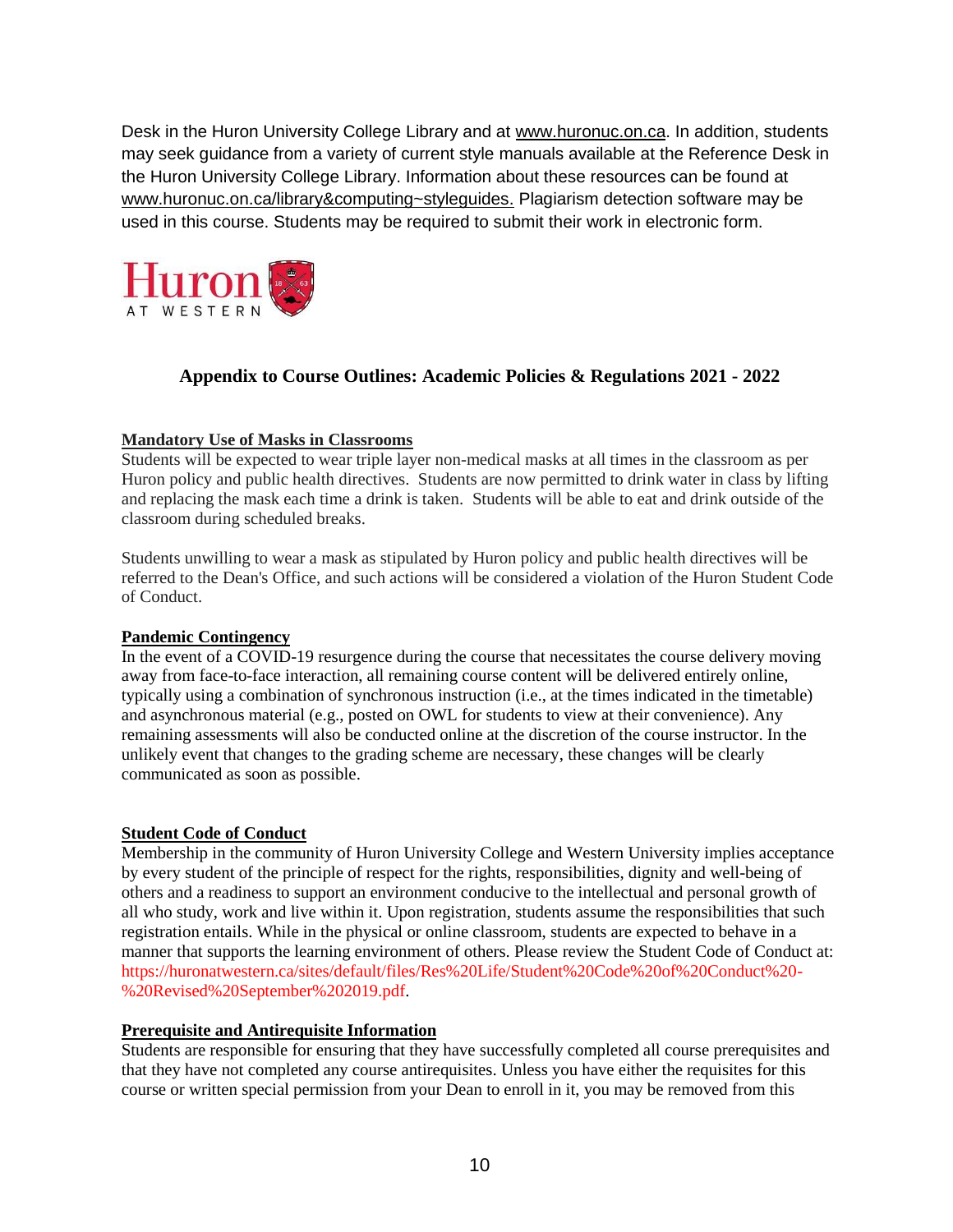course and it will be deleted from your record. This decision may not be appealed. You will receive no adjustment to your fees in the event that you are dropped from a course for failing to have the necessary prerequisites.

#### **Attendance Regulations for Examinations**

A student is entitled to be examined in courses in which registration is maintained, subject to the following limitations:

- 1) A student may be debarred from writing the final examination for failure to maintain satisfactory academic standing throughout the year.
- 2) Any student who, in the opinion of the instructor, is absent too frequently from class or laboratory periods in any course will be reported to the Dean of the Faculty offering the course (after due warning has been given). On the recommendation of the Department concerned, and with the permission of the Dean of that Faculty, the student will be debarred from taking the regular examination in the course. The Dean of the Faculty offering the course will communicate that decision to the Dean of the Faculty of registration.

Review the policy on Attendance Regulations for Examinations here: [https://www.uwo.ca/univsec/pdf/academic\\_policies/exam/attendance.pdf.](https://www.uwo.ca/univsec/pdf/academic_policies/exam/attendance.pdf)

#### **Statement on Academic Offences**

Scholastic offences are taken seriously and students are directed to read the appropriate policy, specifically, the definition of what constitutes a Scholastic Offence, at the following website: [https://www.uwo.ca/univsec/pdf/academic\\_policies/appeals/scholastic\\_discipline\\_undergrad.pdf.](https://www.uwo.ca/univsec/pdf/academic_policies/appeals/scholastic_discipline_undergrad.pdf) The appeals process is also outlined in this policy as well as more generally at the following website: [https://www.uwo.ca/univsec/pdf/academic\\_policies/appeals/appealsundergrad.pdf.](https://www.uwo.ca/univsec/pdf/academic_policies/appeals/appealsundergrad.pdf)

#### **Turnitin.com**

All required papers may be subject to submission for textual similarity review to the commercial plagiarism detection software under license to the University for the detection of plagiarism. All papers submitted for such checking will be included as source documents in the reference database for the purpose of detecting plagiarism of papers subsequently submitted to the system. Use of the service is subject to the licensing agreement, currently between The University of Western Ontario and Turnitin.com [\(http://www.turnitin.com\)](http://www.turnitin.com/).

#### **Statement on Use of Electronic Devices**

It is not appropriate to use electronic devices (such as, but not limited to, laptops, cell phones) in the classroom for non-classroom activities. Such activity is disruptive and distracting to other students and to the instructor, and can inhibit learning. Students are expected to respect the classroom environment and to refrain from inappropriate use of technology and other electronic devices in class.

### **Statement on Use of Personal Response Systems ("Clickers")**

Personal Response Systems ("clickers") may be used in some classes. If clickers are to be used in a class, it is the responsibility of the student to ensure that the device is activated and functional. Students must see their instructor if they have any concerns about whether the clicker is malfunctioning. Students must use only their own clicker. If clicker records are used to compute a portion of the course grade: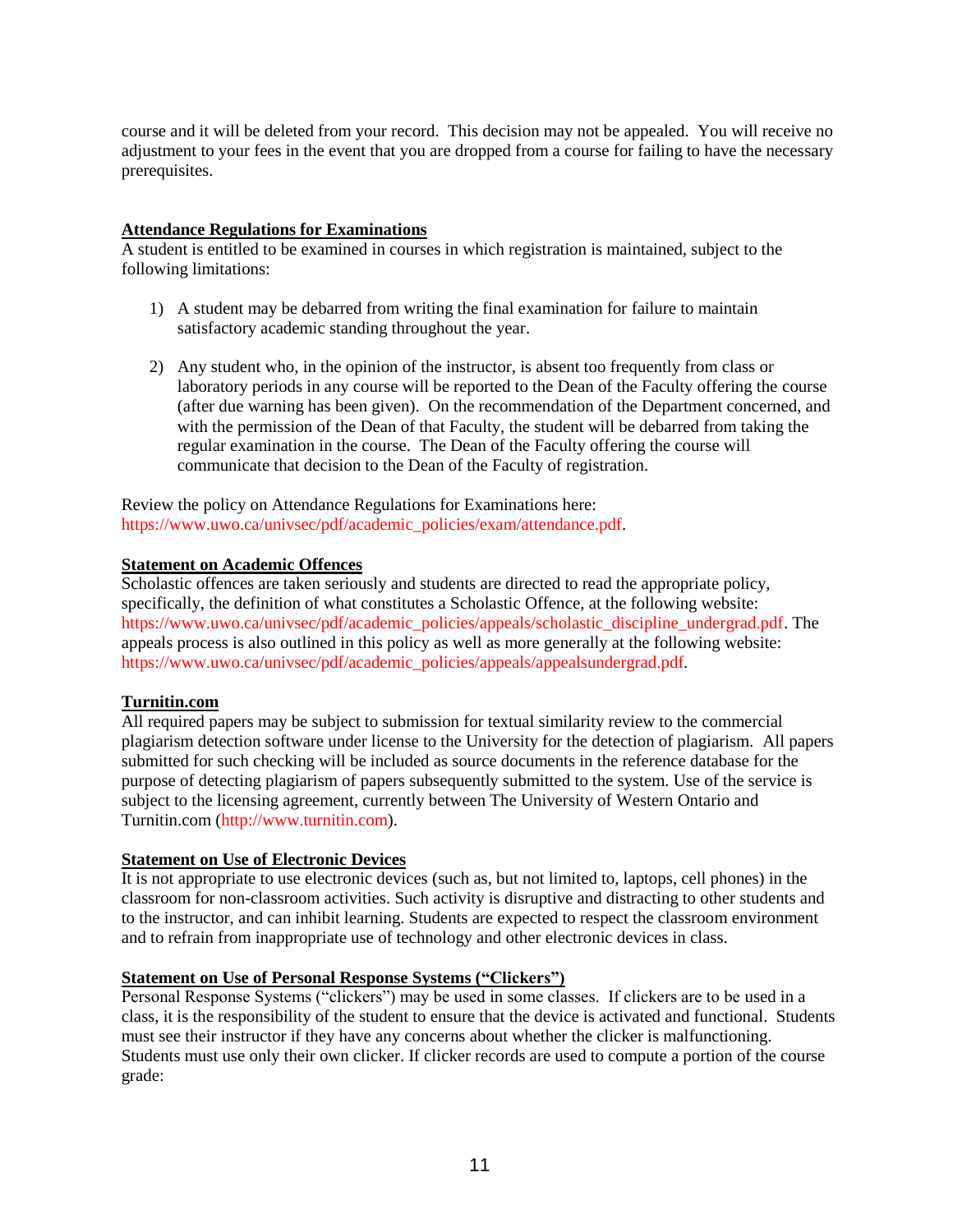- the use of somebody else's clicker in class constitutes a scholastic offence
- the possession of a clicker belonging to another student will be interpreted as an attempt to commit a scholastic offence.

#### **Academic Consideration for Missed Work**

Students who are seeking academic consideration for missed work during the semester may submit a self-reported absence form online provided that the absence is **48 hours or less** and the other conditions specified in the Senate policy at

[https://www.uwo.ca/univsec/pdf/academic\\_policies/appeals/accommodation\\_illness.pdf](https://www.uwo.ca/univsec/pdf/academic_policies/appeals/accommodation_illness.pdf) are met.

Students whose absences are expected to last **longer than 48 hours**, or where the other conditions detailed in the policy are not met (e.g., work is worth more than 30% of the final grade, the student has already used 2 self-reported absences, the absence is during the final exam period), may receive academic consideration by submitting a Student Medical Certificate (for illness) or other appropriate documentation (for compassionate grounds). The Student Medical Certificate is available online at [https://www.uwo.ca/univsec/pdf/academic\\_policies/appeals/medicalform.pdf.](https://www.uwo.ca/univsec/pdf/academic_policies/appeals/medicalform.pdf)

All students pursuing academic consideration, regardless of type, must contact their instructors no less than 24 hours following the end of the period of absence to clarify how they will be expected to fulfill the academic responsibilities missed during their absence. **Students are reminded that they should consider carefully the implications of postponing tests or midterm exams or delaying submission of work, and are encouraged to make appropriate decisions based on their specific circumstances.**

Students who have conditions for which academic accommodation is appropriate, such as disabilities or ongoing or chronic health conditions, should work with Accessible Education Services to determine appropriate forms of accommodation. Further details concerning policies and procedures may be found at: [http://academicsupport.uwo.ca/.](http://academicsupport.uwo.ca/)

#### **Policy on Academic Consideration for a Medical/ Non-Medical Absence**

#### **(a) Consideration on Medical Grounds for assignments worth** *less than 10%* **of final grade: Consult Instructor Directly and Contact Academic Advising**

When seeking consideration on **medical grounds** for assignments worth *less than 10%* of the final course grade, and if the student has exceeded the maximum number of permissible Self-Reported absences, the student should contact the instructor directly. The student need only share broad outlines of the medical situation. The instructor **may** require the student to submit documentation to the academic advisors, in which case she or he will advise the student and inform the academic advisors to expect documentation. If documentation is requested, the student will need to complete and submit the [Student Medical Certificate.](https://www.uwo.ca/univsec/pdf/academic_policies/appeals/medicalform_15JUN.pdf) The instructor may not collect medical documentation. The advisors will contact the instructor when the medical documentation is received, and will outline the severity and duration of the medical challenge as expressed on the Student Medical Certificate and in any other supporting documentation. The student will be informed that the instructor has been notified of the presence of medical documentation, and will be instructed to work as quickly as possible with the instructor on an agreement for accommodation.

#### **(b) Consideration on Non-Medical Grounds: Consult Huron Support Services/Academic Advising, or email [huronsss@uwo.ca.](mailto:huronsss@uwo.ca)**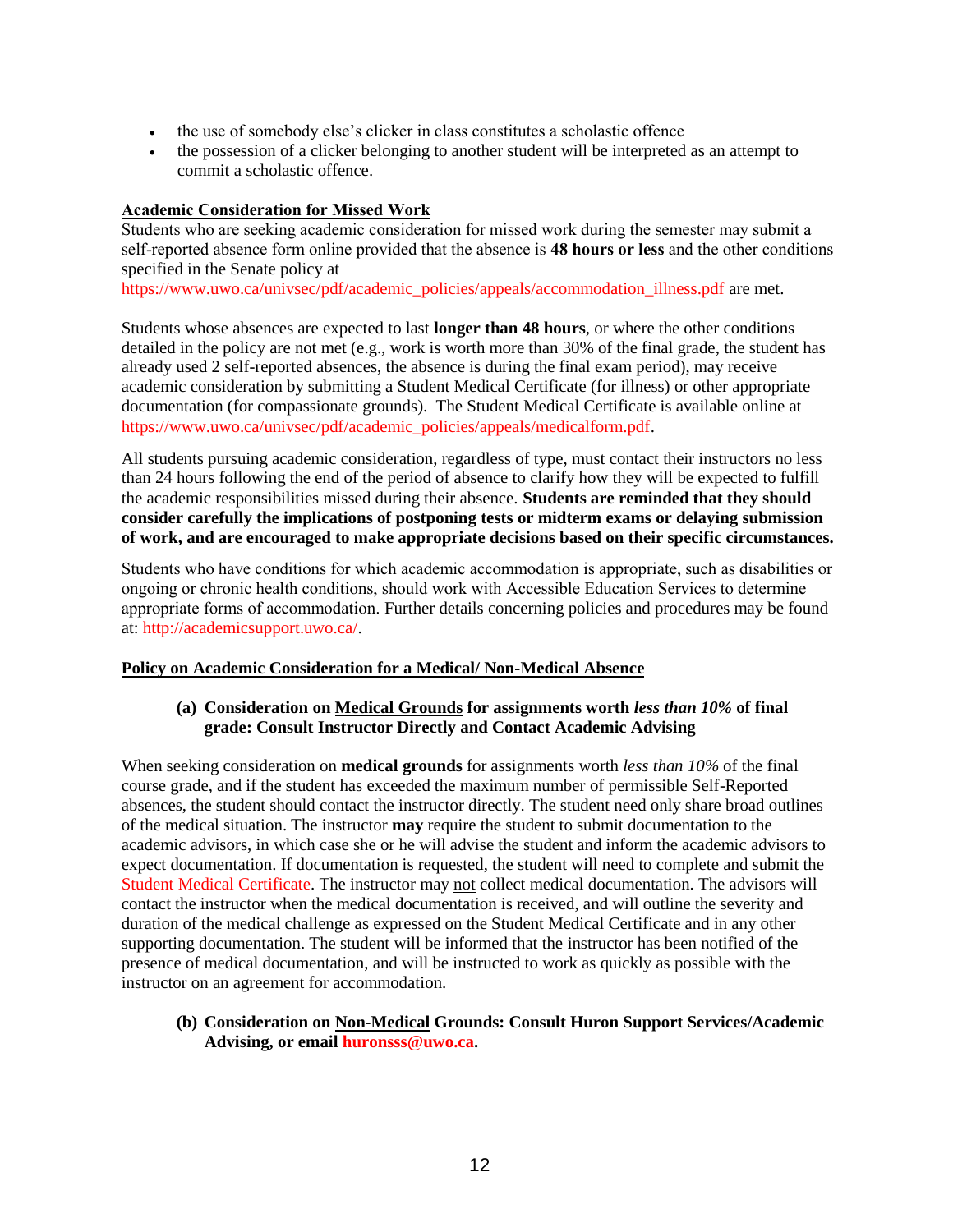Students seeking academic consideration for a **non-medical** absence (e.g. varsity sports, religious, compassionate, or bereavement) will be required to provide appropriate documentation where the conditions for a Self-Reported Absence have not been met, including where the student has exceeded the maximum number of permissible Self-Reported. All consideration requests must include a completed [Consideration Request Form.](https://huronatwestern.ca/sites/default/files/Forms/Academic%20Consideration%20Request%20Form%202020.pdf) Late penalties may apply at the discretion of the instructor.

Please review the full policy on Academic Consideration for medical and non-medical absence at: [https://www.uwo.ca/univsec/pdf/academic\\_policies/appeals/accommodation\\_illness.pdf.](https://www.uwo.ca/univsec/pdf/academic_policies/appeals/accommodation_illness.pdf) Consult Huron [Academic Advising](https://huronatwestern.ca/student-life/student-services/academic-advising/) at [huronsss@uwo.ca](mailto:huronsss@uwo.ca) for any further questions or information.

#### **Support Services**

For advice on course selections, degree requirements, and for assistance with requests for medical accommodation, students should email an Academic Advisor in Huron's Student Support Services at [huronsss@uwo.ca.](mailto:huronsss@uwo.ca) An outline of the range of services offered is found on the Huron website at: [https://huronatwestern.ca/student-life/student-services/.](https://huronatwestern.ca/student-life/student-services/)

Department Chairs, Program Directors and Coordinators are also able to answer questions about individual programs. Contact information can be found on the Huron website at: [https://huronatwestern.ca/contact/faculty-staff-directory/.](https://huronatwestern.ca/contact/faculty-staff-directory/)

If you think that you are too far behind to catch up or that your workload is not manageable, you should consult your Academic Advisor. If you are considering reducing your workload by dropping one or more courses, this must be done by the appropriate deadlines. Please refer to the Advising website, <https://huronatwestern.ca/student-life/student-services/academic-advising/> or review the list of official Sessional Dates on the Academic Calendar, available here: [http://www.westerncalendar.uwo.ca/SessionalDates.cfm.](http://www.westerncalendar.uwo.ca/SessionalDates.cfm)

You should consult with the course instructor and the Academic Advisor who can help you consider alternatives to dropping one or more courses. Note that dropping a course may affect OSAP and/or Scholarship/Bursary eligibility.

Huron Student Support Services:<https://huronatwestern.ca/student-life/student-services/> Office of the Registrar: <https://registrar.uwo.ca/> Student Quick Reference Guide:<https://huronatwestern.ca/student-life/student-services/#1> Academic Support & Engagement:<http://academicsupport.uwo.ca/> Huron University College Student Council: [https://huronatwestern.ca/student-life/beyond](https://huronatwestern.ca/student-life/beyond-classroom/hucsc/)[classroom/hucsc/](https://huronatwestern.ca/student-life/beyond-classroom/hucsc/) 

Western USC:<http://westernusc.ca/your-services/#studentservices>

#### **Mental Health & Wellness Support at Huron and Western**

University students may encounter setbacks from time to time that can impact academic performance. Huron offers a variety of services that are here to support your success and wellbeing. Please visit <https://huronatwestern.ca/student-life-campus/student-services/wellness-safety> for more information or contact staff directly:

Wellness Services: [huronwellness@huron.uwo.ca](mailto:huronwellness@huron.uwo.ca) Community Safety Office: [safety@huron.uwo.ca](mailto:safety@huron.uwo.ca) Chaplaincy: [gthorne@huron.uwo.ca](mailto:gthorne@huron.uwo.ca)